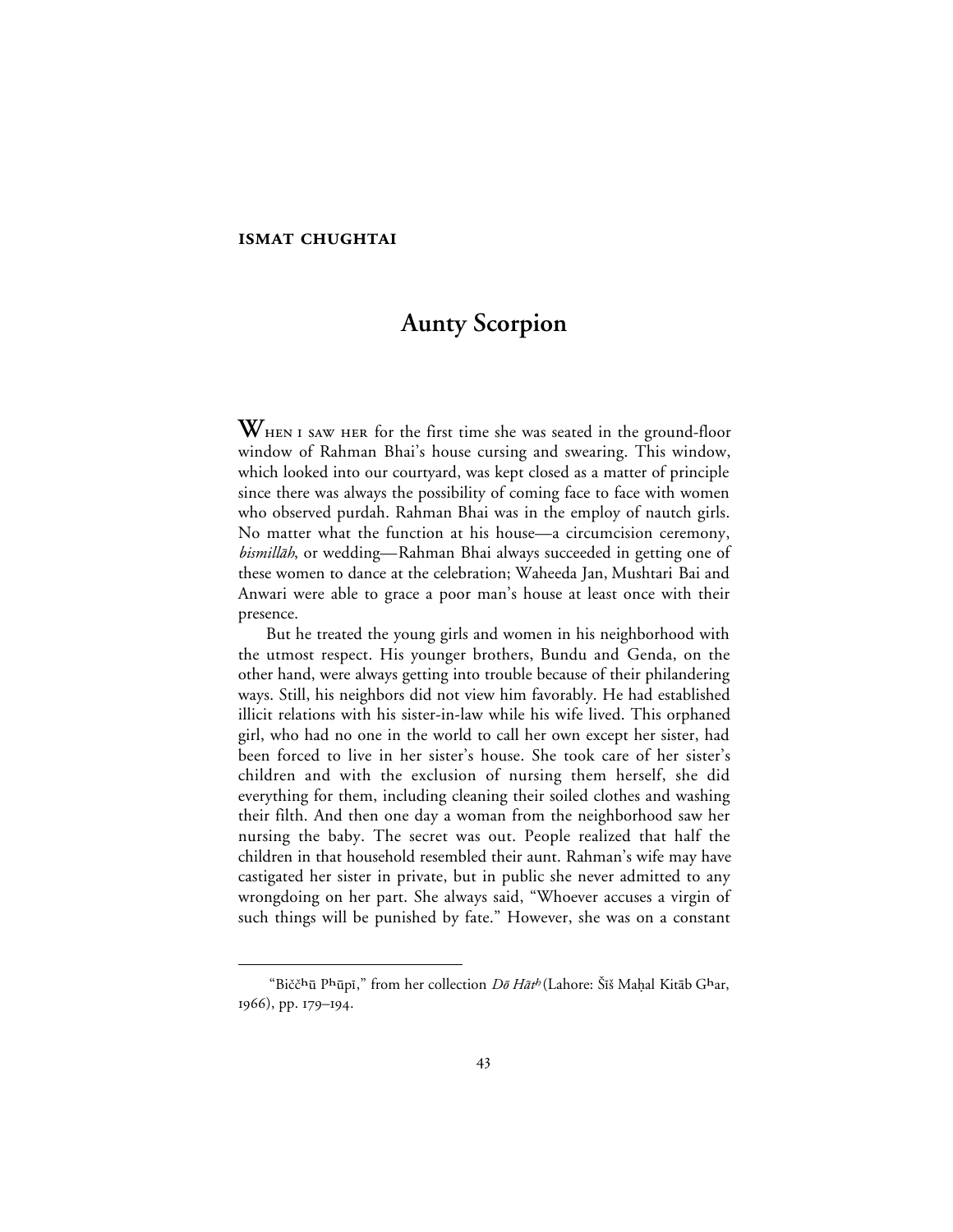lookout for a groom for her sister. But who would want to have anything to do with the worm-eaten kabob? In one eye she had a white spot the size of a penny, and because one foot was smaller than the other, she walked with a limp.

A strange kind of boycott had come into effect in the neighborhood. If someone needed Rahman Bhai's services he was simply given an order along with, "Haven't we given you permission to continue living here?" And Rahman Bhai quietly submitted because he considered this to be an honor.

That is why she sat in Rahman Bhai's window and delivered lengthy invectives. The others were afraid of Abba; who wanted to tangle with a magistrate?

On that day I discovered that Badshahi Khanum, whom we called Bichu Phupi, was my only real aunt, my father's real sister, and this longdrawn tongue-lashing was aimed at members of our family.

Amma's face was ashen. Cowering, she fearfully sat in her room as if waiting for Bichu Phupi's voice to strike her like a bolt of lightning. Every six months or so Bichu Phupi stationed herself in Rahman Bhai's window and bellowed at us. Reclining in a chair slightly out of her view, Abba would appear totally immersed in the newspaper in his lap during all of this. Occasionally he sent up one of the boys with a message for her, repudiating something she had said. A new burst of temper followed as a result. All of us would abandon our play and congregate in the veranda to hear our dear Bichu Phupi swear and curse. The window at which she sat was filled with the weight and expanse of her body and she resembled Abba so much it seemed it was he up there without his moustache, a *dupațță* covering his head. Unruffled by the force of her diatribe, we calmly continued to stand around and gaze at her. Five feet six inches in height, thick wrists with joints like a lion's, hair white as a heron, large teeth, a voluminous chin, and her voice—God be praised! It was only one note lower than Abba's.

Bichu Phupi always wore white. The day her husband, Masud Phupa, made a play for the cleaning girl, Phupi smashed all her bangles with a stone weight and removed the colored *dupatta* from her head. From that day on she referred to her husband as "late" or "dead." She refused to allow hands and feet that had known the touch of a cleaning woman's body to come into contact with hers.

This unhappy event took place when she was quite young, and she had been suffering "widowhood" since then. Masud Phupa was also my mother's uncle. There was something strange in all this. Before they were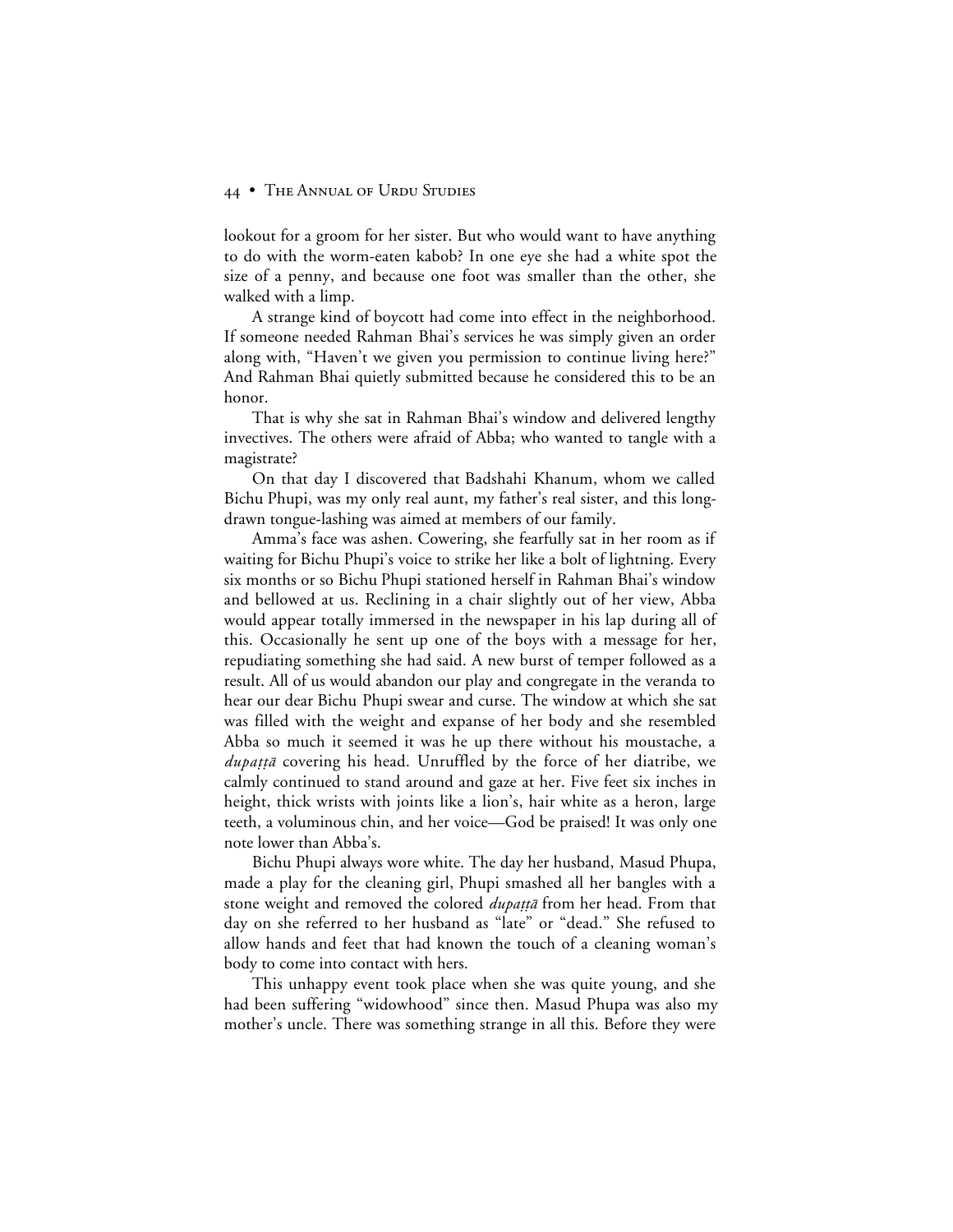married, my father was my mother's distant uncle. In those days my mother was petrified by my father. When she found out she was about to become engaged to him she sneaked some opium from her grandmother's purse and swallowed it. Since the amount she ingested was very small she recovered after a few days of discomfort. Abba was in college in Aligarh at the time. He was in the middle of exams when he heard what had happened, and dropping everything he dashed to my grandmother's house. My grandfather, who was also Abba's first cousin and good friend, pacified him with great difficulty and tried to convince him to return to college. Hungry and nervous, Abba paced up and down not far from my mother's bed. Through the bed curtains, her eyes half-closed, my mother saw the shadow of his broad, overbearing shoulders shaking with anxiety.

"Umrao Bhai, if something happens to her . . . ," the giant's voice broke.

Grandfather laughed loudly. "No, no, dear brother, don't worry, she will be all right."

At that moment my little, innocent mother became a woman; fear of this giantlike man vanished from her heart. For this reason Bichu Phupi used to say, "The woman is a magician, she had relations with my brother, she was pregnant before she was married."

When my mother heard these imprecations being uttered in the presence of her grown children, her face crinkled up and she started crying. At that time we forgot all her harsh treatment of us and felt a gentle fondness for her. But as for Abba, these foul remarks caused little fairies to dance in his eyes. He would send up Nannhe Bhai with an affectionate message for Bichu Phupi:

"Well, Phupi, what did you eat today?"

"Your mother's liver!" she exclaimed, burnt to a cinder with his response.

Abba would send her another message: "Why, Phupi, that's why you have hemorrhoids in your mouth. Take some laxative, I say, some laxative."

She would then begin cursing my older brother with the malediction that his virile body be picked by crows and vultures; she pronounced the curse of widowhood upon his bride-to-be who sat in some room, God knows where, dreaming about her bridegroom-to-be. And through all of this, her fingers stuffed in her ears, my mother would chant the incantation, "You are Might, You are Mighty, rid us of this calamity."

After a short while Abba would give Bichu Phupi another push and Nannhe Bhai would ask, "Badshahi Phupi, is Sweeperess Phupi well?"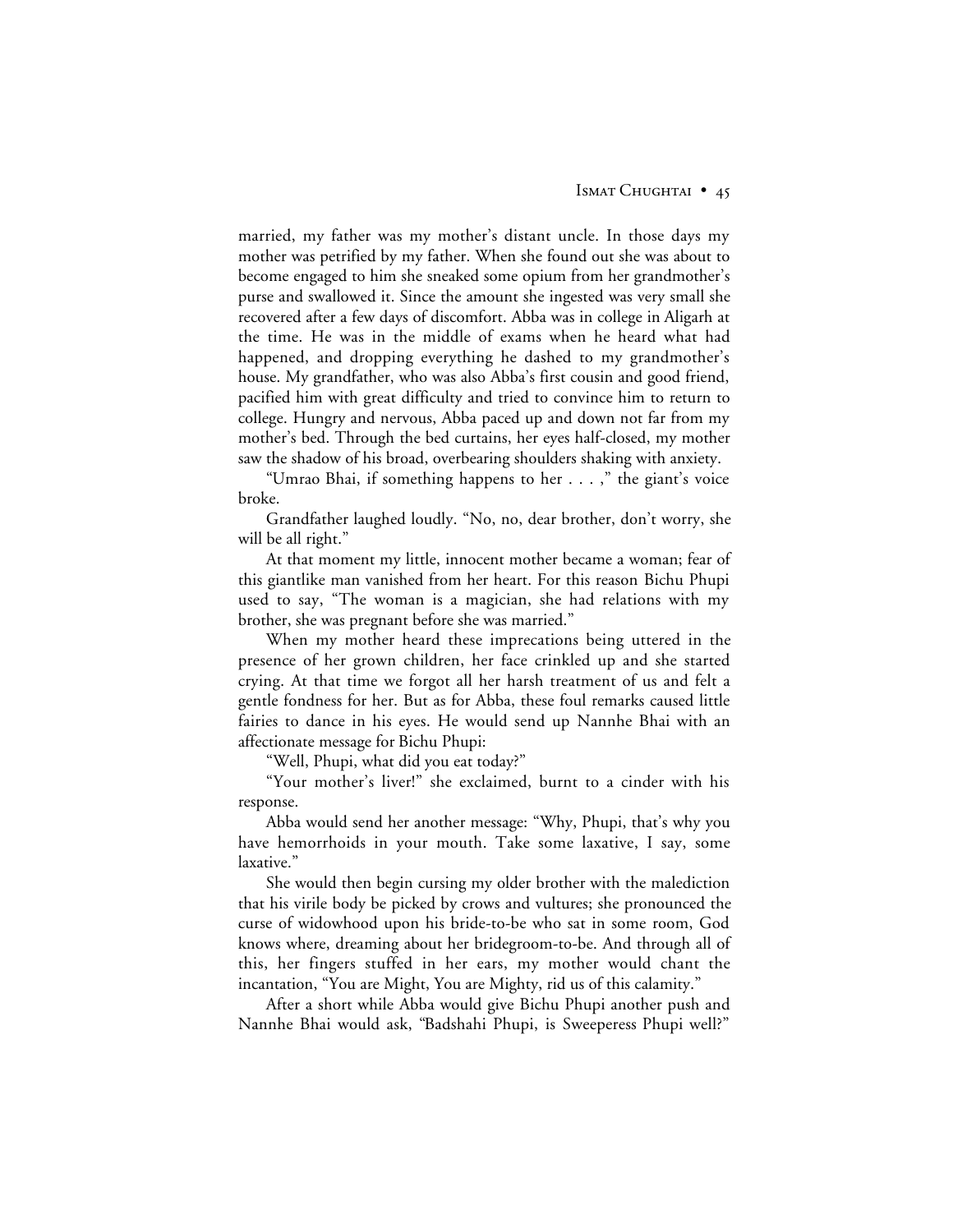And we would wonder fearfully if Phupi might jump at us from the window now.

"Go, you son of a snake! Don't quibble with me or else I'll crush your face with my shoe! This old man hiding inside, why is he sending out the boys? If he is a true Mughal I challenge him to come out and face me himself."

"Rahman Bhai, O Rahman Bhai, why don't you give this wrinkled old hag some poison?" Scared out of his wits, Nannhe Bhai said what Abba had instructed him to. But he had no reason to be afraid because although he was the speaker, everyone knew the words came from Abba. For this reason the pain of sin would not be Nannhe Bhai's. Nevertheless, addressing such rude remarks to an aunt who resembled Abba so closely made him break out in a cold sweat.

What a difference there was between my father's family and my mother's. My mother's family lived in Hakimon Gali, while my father's family held residence in Banon Kathre. My mother's forefathers traced their roots to Salim Chishti. By awarding him the title of *muršid*, the Mughal emperor had found the way to salvation. They had lived in Hindustan for hundreds of years; their complexions had become darker, their features had lost their sharpness, and their temperaments had mellowed.

My father's ancestors had arrived with the last of the troops. Mentally they were still riding in battle. There was a fire in their blood, their features bore the sharpness of a sword's edge, their complexions were fair like those of the British invaders, their statures reminded one of gorillas, their voices thundered like a lion's roar, and their hands and feet were like boards.

And my mother's kinsmen—they were of delicate build, of poetic temperament, and soft spoken. By profession they were usually *hakims* or maulvis, which is why their street had come to be known as Hakimon Gali. Some of them had begun to take an interest in business and had turned to professions like gold-lace weaving and perfumery. Because most of my father's relatives held posts in the army, they considered these jobs to be low-class jobs and unsuitable for men. It is true that my mother's people had not developed an interest in any competitive sports—wrestling, swimming, arm-wrestling, fencing, for example. And Parcheesi, a favorite in my mother's family, was viewed by my father's side of the family as a game fit only for eunuchs.

It is said that when a volcano erupts the lava flows into the valley. Perhaps that is why my mother's family was inevitably drawn to my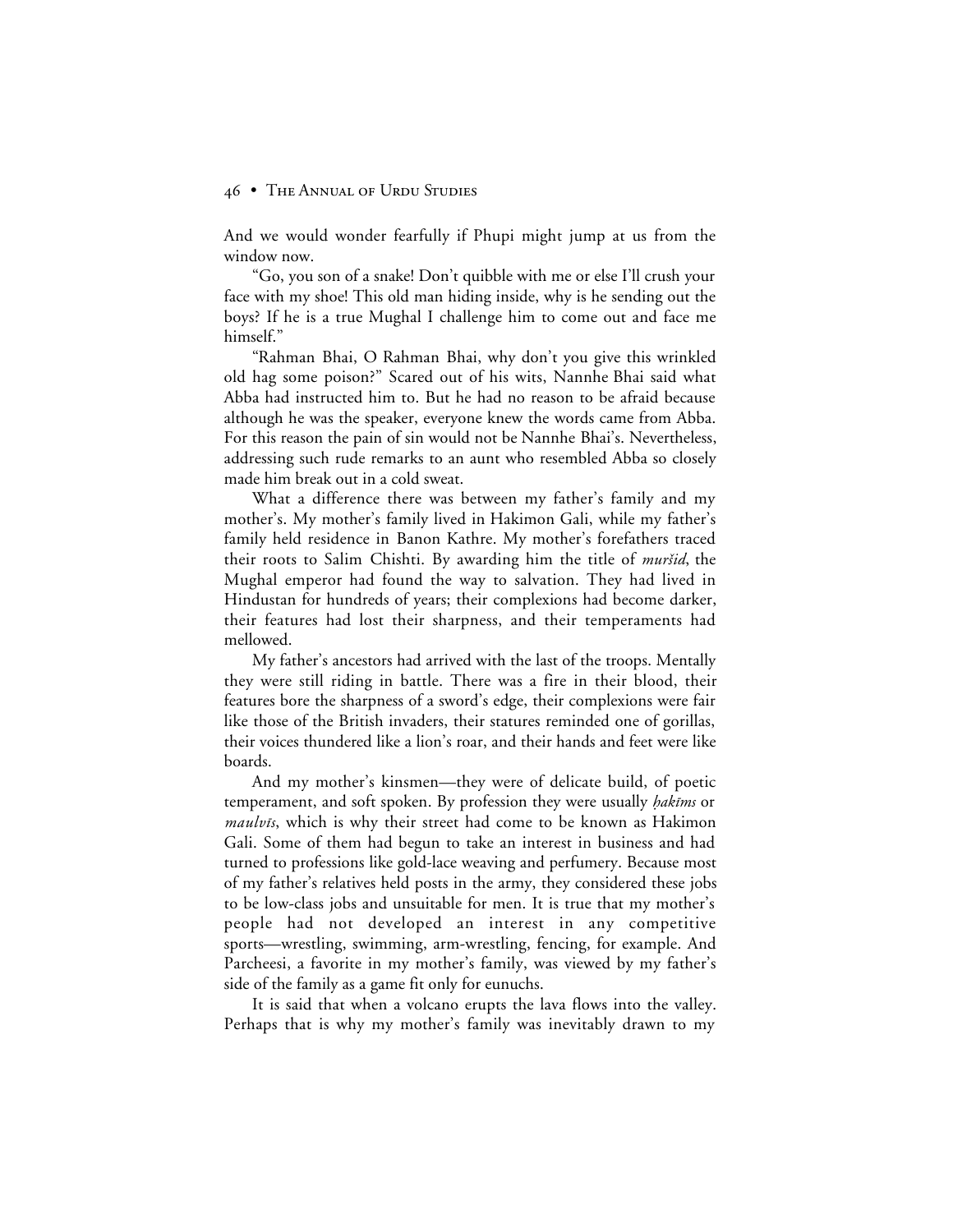### ISMAT CHUGHTAI • 47

father's family. Answers to how and when this connection began can be found in the family records, but I don't really remember much. I know that my paternal grandfather was not born in Hindustan and my grandmothers were both from the same family. But there was one younger sister who was wed into the family of Sheikhs. Maybe my mother's people had cast a spell on my father's family, which is why they gave their daughter to "low class commoners," as Bichu Phupi liked to call them. While she swore at her "late" husband, she also heaped curses on her dead father who had ground the Chughtai name into the mud.

My aunt had three brothers. Two of them were older than her, one younger. Since she was the only sister, she became willful and headstrong, always getting her way, always forcing her three brothers to do her bidding. She was raised like a boy, rode horses, could use the bow and arrow, and was quite adept at fencing. Although her body had expanded to look like a mound, she still stuck out her chest proudly like a wrestler. Of course her chest was the size of four female chests.

Abba used to tease Amma: "Dear, would you like to wrestle with Badshahi?"

"May I be saved from punishment!" Amma would lift her hands to touch her ears, and mutter. But Abba immediately sent off Nannhe Bhai with the challenge.

"Phupi, will you wrestle with my mother?"

"Yes, yes, why not? Go tell you mother to come here, tell her to prepare herself and come right away. If I don't make her look like a fool, don't call me Mirza Karim Beg's daughter! If you are your father's son, bring her to me, bring that daughter of a *maulvi* to me...."

Clutching the folds of her wide-legged šalvār in one hand, Amma would hastily retreat into a corner.

"Aunt Badshahi, Grandfather was illiterate, wasn't he?"

Perhaps a long time ago Amma's great-grandfather had given Abba's father a few lessons. Abba distorted the facts to provoke Bichu Phupi.

"That man? What could that butt-wiper teach my father? That caretaker who was raised on our crumbs?" This was a reference to the relationship between Salim Chishti and Emperor Akbar. The Chughtais traced their lineage to the family of Emperor Akbar who had endowed Salim Chishti, my mother's ancestor, with the title of spiritual leader. But Phupi said, "Nonsense, utter nonsense! Spiritual leader indeed! He was just a caretaker at the shrine, just a caretaker."

She had three brothers, but she had quarreled with all of them. When she battled with one, she reviled them all. The oldest was a devoutly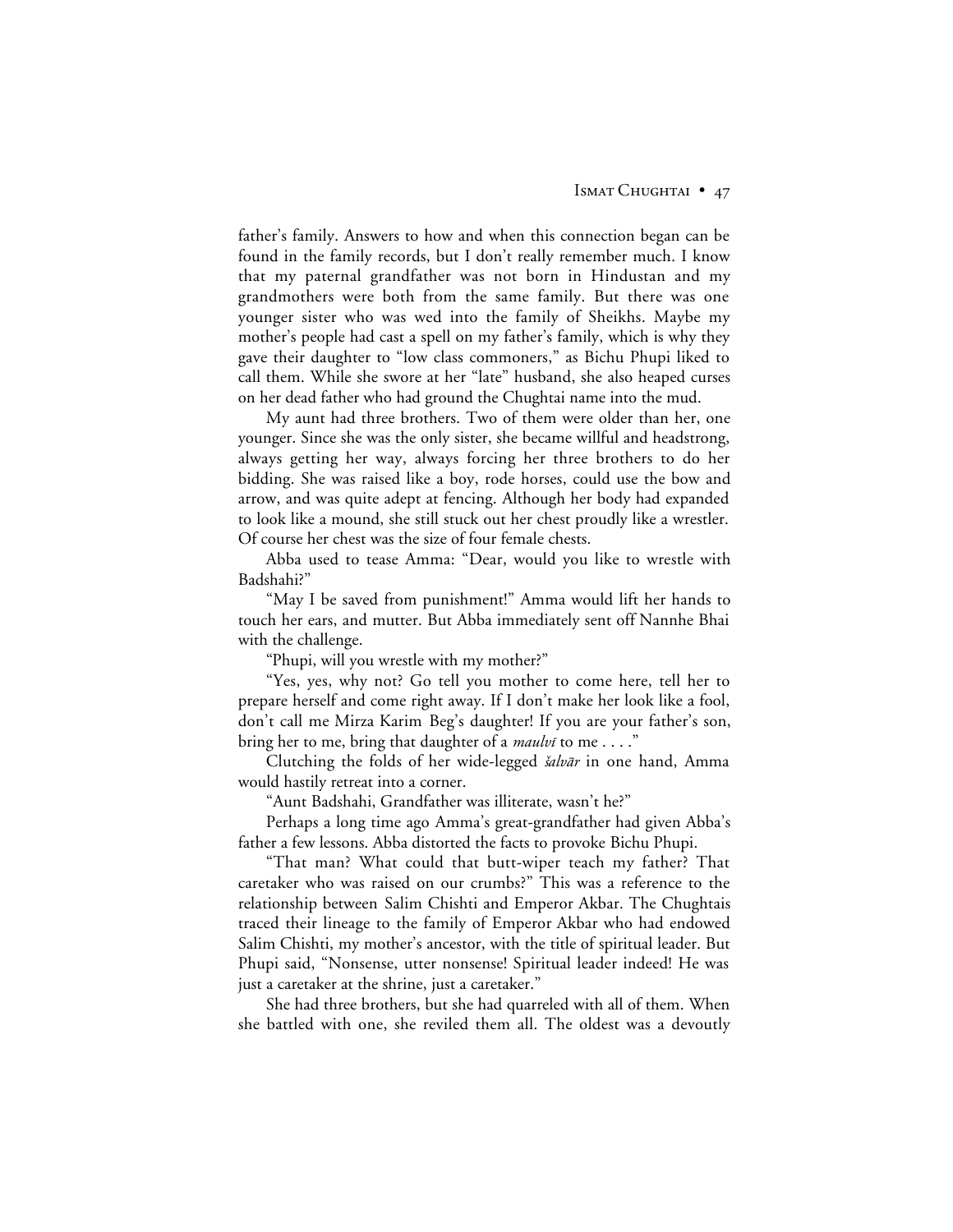religious man; she referred to him as a beggar and a vagrant. My father was a government official, so she called him a traitor and a slave of the British (because the British had put an end to Mughal rule). But for that she would have been in Lal Qila now, drenched in rose perfume, a queen, instead of ending up with her "late" husband whom she accused of belonging to that class of weavers who had a penchant for soupy dal. Her third brother, my youngest uncle, was a scoundrel and a villain. The policeman used to appear at our door nervously to check on his whereabouts because he had committed innumerable thefts and murders and was a drunk and a debauchee. Bichu Phupi referred to him as a dacoit, a title that was rather insipid when viewed against the colorful background of his career.

When she squabbled with her husband, however, she would say, "May your face burn! I'm not helpless and alone, I'm the only sister of three brothers. If they hear of this you will not be able to show your face to the world. As a matter of fact, if my youngest brother finds out he will take out your intestines and slap them into your hands, he's a dacoit, a dacoit! And should you escape his wrath, my magistrate brother will make you rot in jail, he'll force you to grind grain for the rest of your life. And if by some chance you slip from his hands, the oldest, who is so pious, will put a curse on your afterlife. Look here, I'm a Mughal woman, not some Sheikhani or a common worker's daughter like your mother." But Uncle Masud knew that he had the sympathy of the three brothers, so he listened to the stream of abuse with a smile. It was this very smile that my mother's relatives had used to torment my father's family for years.

On every Eid feast day my father went directly from the mosque to Bichu Phupi's house with his sons to hear her curse and swear. On their arrival she hastily withdrew into the inner room and from there issued insults about my sorceress mother and her villainous brother. She sent out her servant with sweet vermicelli, but with the message, "This is from a neighbor."

"There is no poison in this, is there?" Abba would tease. And right away my mother and her family would be shredded to pieces. After partaking of the *sevaiyān* Abba gave her '*idī* which she would immediately throw on the floor, saying, "Give this money to your wife's brothers who have lived on your scraps." Abba would leave quietly. He knew that as soon as his back was turned she would pick up the money, press it to her eyes, and weep for hours. She sent for her nephews and secretly gave them 'īdī.

"Bastards, if you breathe a word of this to your father or mother I'll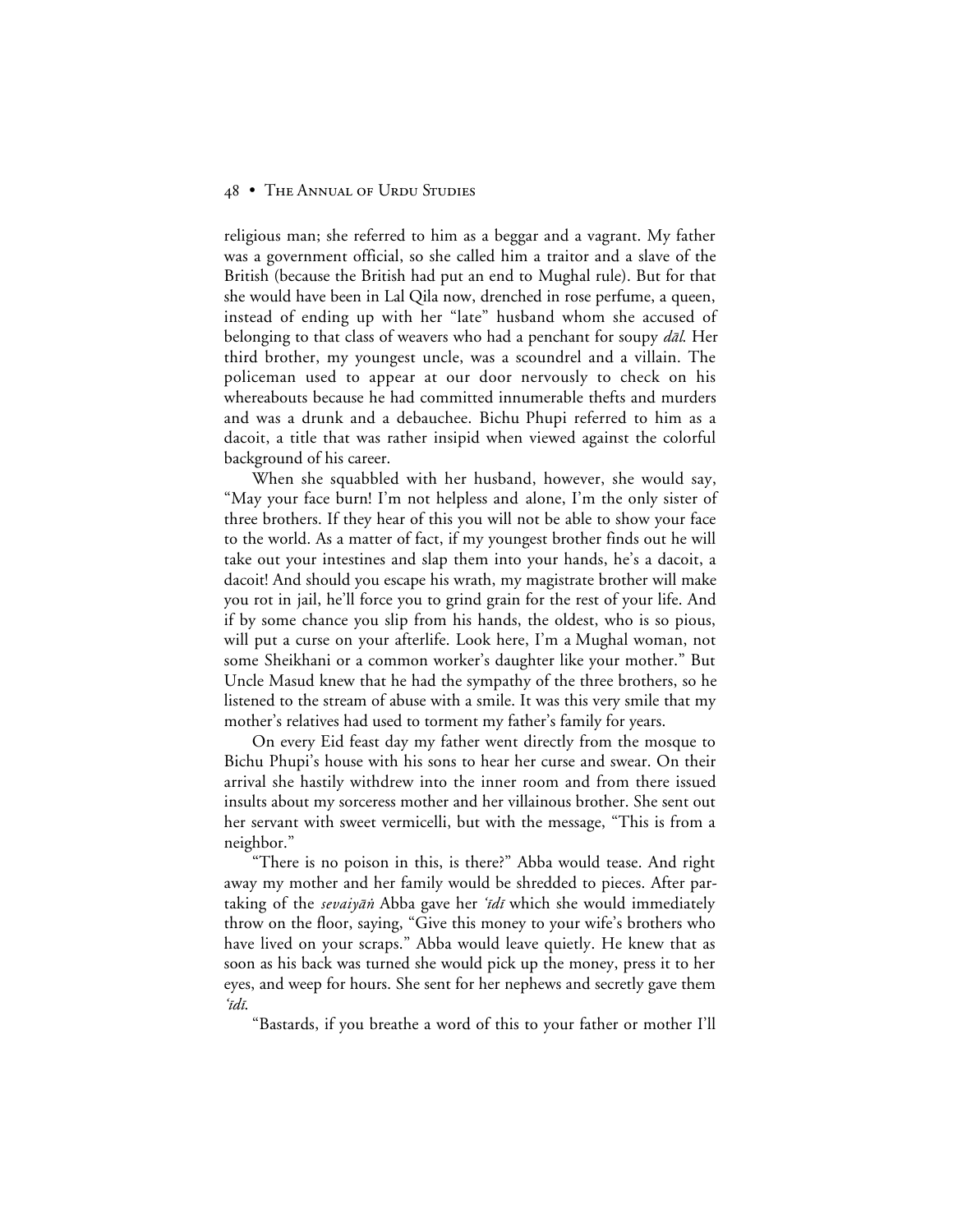cut you up into little pieces and feed you to the dogs." But Abba knew how much she had given the boys. If for some reason Abba was not able to make it to her house on Eid, one message followed after another. "Nusrat Khanum (my mother) is widowed at last . . . good, I'm glad, I'm so relieved." Insulting messages continued to pour in all day; then in the evening she would make an appearance at Rahman Bhai's window and start swearing at us from there.

One day while eating *sevaiyān* Abba became nauseated and threw up, probably due to the heat.

"Badshahi Begum, please forgive and forget—my time has come it seems," he groaned. Without wasting a second, her veil thrown carelessly over her face, beating her chest with her hands, Bichu Phupi was at our door in no time. But when she saw Abba laughing mischievously she turned around and left, leaving behind a trail of insults in her wake as she stormed out of the house.

"Because you are here Badshahi, the angel of death has taken off in fear," Abba said. "I would certainly have died today if you had not come."

I cannot tell you what kind of maledictions fell from Bichu Phupi's lips. As soon as she saw he was out of danger she said, "God willing you will be struck by a bolt of lightning, you'll take your last breath in the gutter, there won't be anyone around to carry you to the grave."

Abba gave her two rupees and teased, "We must pay our family entertainers for their spoofery."

Momentarily befuddled, Phupi blurted out, "Give the money to your mother and sister!" And immediately thereafter she slapped her face and said, "*Ai* Badshahi, may your face be blackened—you're digging your own grave?"

Actually Bichu Phupi was at daggers drawn only with Abba. If she met Amma by herself somewhere she would draw her close and hug her and lovingly call her "Nachu, Nachu," and ask, "are the children well?" She completely forgot that the children she was inquiring about were the offspring of that unfortunate brother whom she had cursed all her life. Amma was also her niece. What a rigmarole it was! By some odd coincidence I was my mother's distant cousin as well, and by that token my father was also my brother-in-law. There's no doubt that my mother's family caused Bichu Phupi's family much grief, but it was really disastrous when Bichu Phupi's daughter, Musarrat Khanum, fell in love with my mother's brother.

This is what happened. My mother's grandmother, who was also my father's aunt, fell sick and when she was about to die, members of both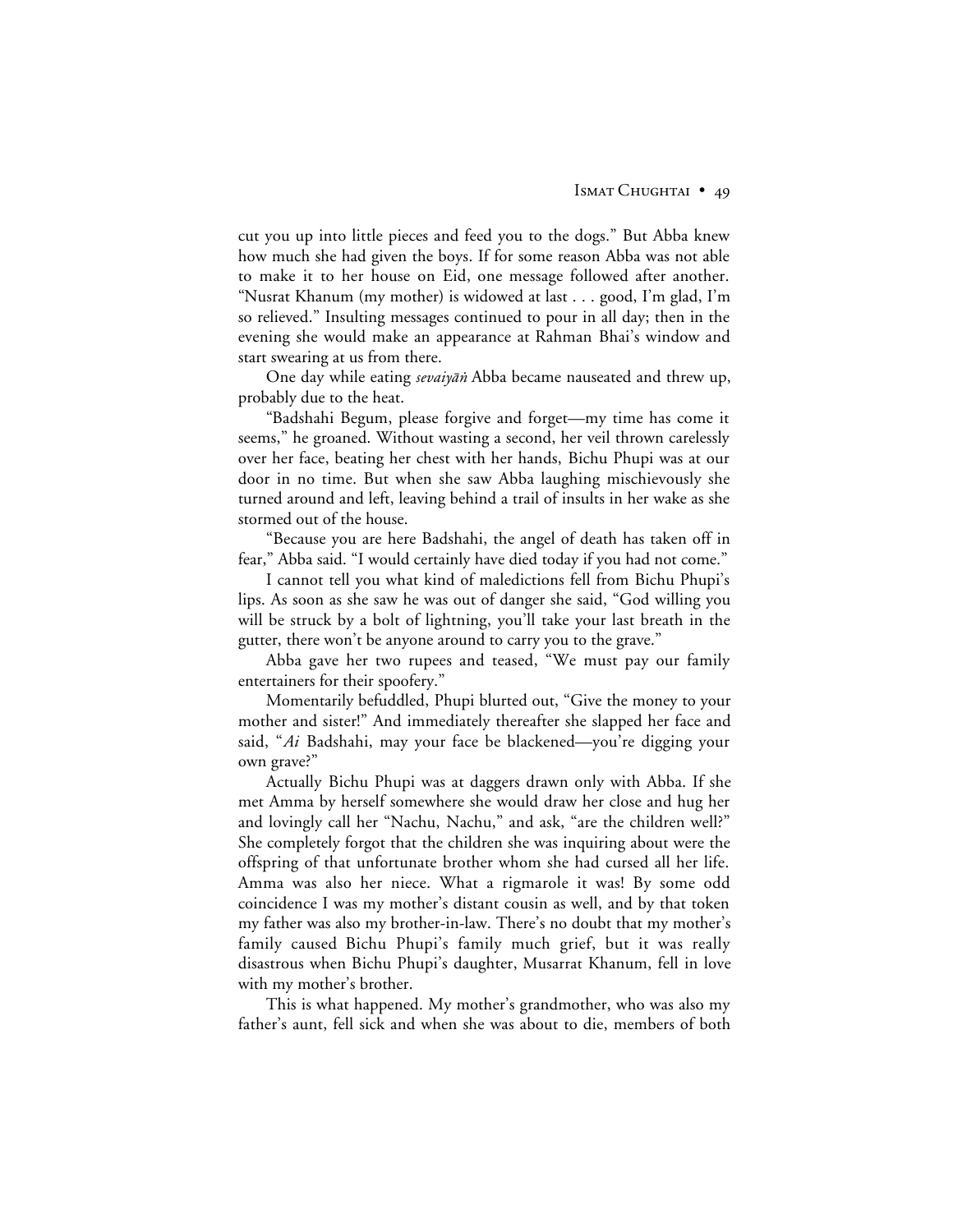families arrived to tend to her. Uncle Muzaffar, my mother's brother, came to nurse his grandmother, and Musarrat Khanum arrived with her mother who was there to minister to her aunt.

Bichu Phupi had no fear in her heart. She knew that she had trained her children to hate and despise her side of the family, and Musarrat Khanum was too young anyway; only fifteen, she still slept with her mother and as far as Bichu Phupi was concerned she was still a baby.

But when Uncle Muzaffar lifted his brown, liquid eyes and saw Musarrat Khanum's delicate form, he could not tear his gaze away from her.

During the day, when the elders, tired from a full night of waiting hand and foot on my mother's grandmother, slept, the faithful young sat at the sick woman's bedside, keeping less of an eye on her and more on each other. When Musarrat Khanum extended her hand to remove the cold compress from the old lady's forehead, Uncle Muzaffar's hand was already there.

The next day the old woman suddenly opened her eyes. Shaky, using the pillows to lift herself, she slowly sat up and immediately summoned the whole family. "Call a *maulvi*," she ordered.

Everyone was perplexed. No one could understand why she wanted the *maulvi* at this time. Did she want to get married on her deathbed? But not a single person had the courage to question her command.

"Marry these two right away." People were dumbfounded. Who were "these two?" Just then Musarrat Khanum fainted and fell to the floor. Alarmed, Uncle Muzaffar quickly ran out of the room. The thieves were caught. The ceremony took place. Bichu Phupi was stunned.

Although nothing untoward had happened—they had simply held hands briefly—the old woman thought they had exceeded the limits.

And now Bichu Phupi exploded. She attacked without the aid of horse and sword and laid waste to the path before her. Her son-in-law and daughter were banished from the house that very moment. Since they had nowhere to go, Abba brought them to our house. Amma was beside herself with joy to be in the company of such a beautiful sister-in-law, and *valima* celebrations were held with great pomp.

Bichu Phupi didn't see her daughter's face again and announced she would henceforth hide her face from her brother. She was already estranged from her husband and now she turned away from the rest of the world. What was it but a poison that invaded her heart and head; her life threatened her like a viper.

"The old hag played this little game so she could ensnare my